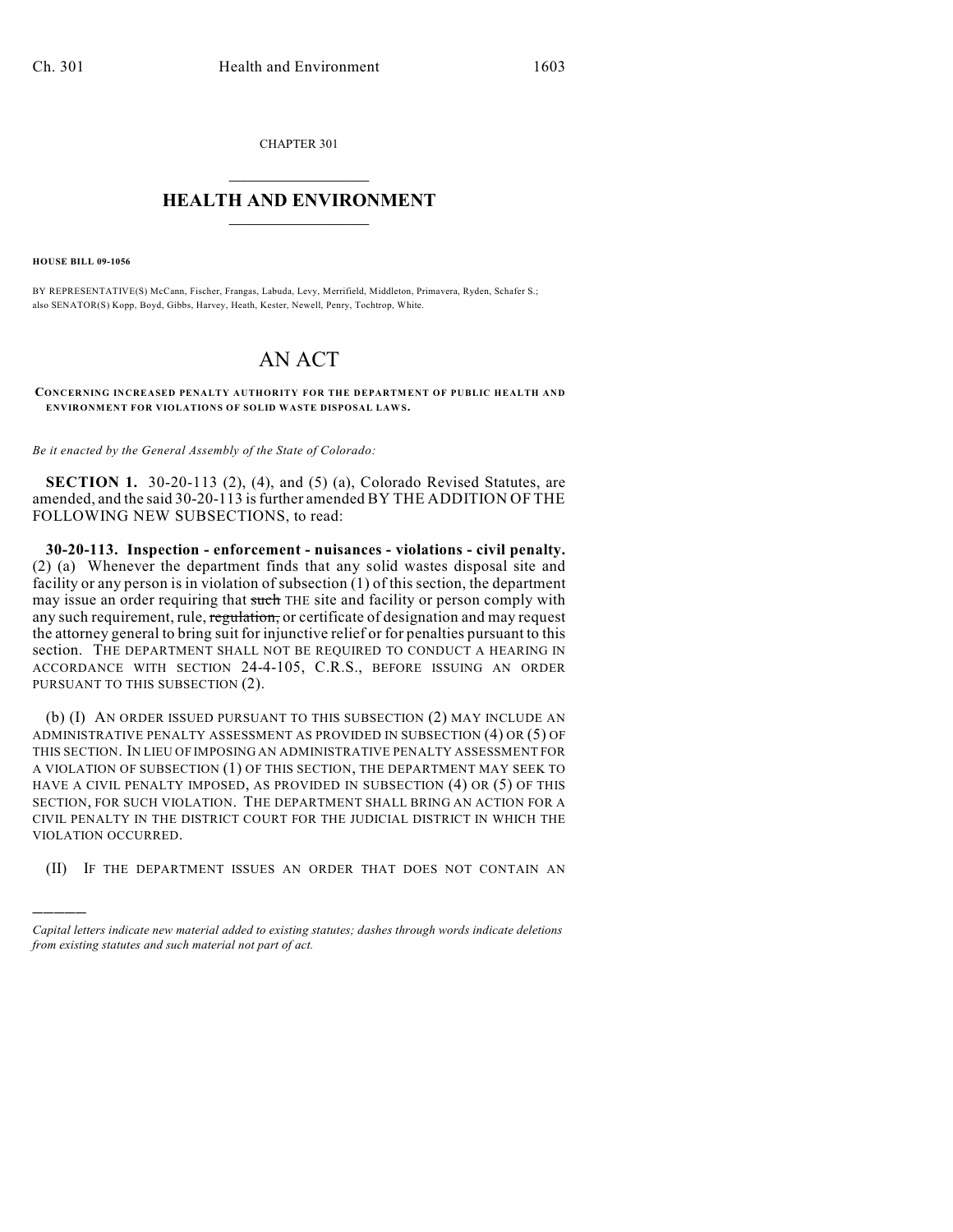ADMINISTRATIVE PENALTY ASSESSMENT, THE DEPARTMENT SHALL NOT BE PRECLUDED FROM SUBSEQUENTLY IMPOSING AN ADMINISTRATIVE PENALTY ASSESSMENT OR SEEKING A CIVIL PENALTY FOR THE VIOLATIONS DETAILED IN THE ORDER.

(c) THE DEPARTMENT SHALL SERVE AN ORDER ISSUED PURSUANT TO THIS SUBSECTION (2) ON THE PERSON WHO IS THE SUBJECT OF THE ORDER BY PERSONAL SERVICE OR BY CERTIFIED MAIL. IN ADDITION TO IMPOSING AN ADMINISTRATIVE PENALTY, THE ORDER MAY PROHIBIT THE PERSON FROM ENGAGING IN SPECIFIED ACTIVITY IN VIOLATION OF SUBSECTION (1) OF THIS SECTION OR MAY REQUIRE THE PERSON TO COMPLY WITH THE REQUIREMENTS OF PART 1 OR 10 OF THIS ARTICLE. THE ORDER SHALL TAKE EFFECT UPON ISSUANCE UNLESS OTHERWISE SPECIFIED IN THE ORDER.

(2.5) (a) A PERSON AGAINST WHOM AN ORDER HAS BEEN ISSUED, REFERRED TO IN THIS SECTION AS THE "REQUESTING PARTY", MAY SUBMIT A WRITTEN REQUEST TO THE OFFICE OF ADMINISTRATIVE COURTS IN THE DEPARTMENT OF PERSONNEL FOR A HEARING ON THE ORDER AND SHALL PROVIDE A COPY OF THE REQUEST TO THE EXECUTIVE DIRECTOR OF THE DEPARTMENT OR THE EXECUTIVE DIRECTOR'S DESIGNEE. THE REQUESTING PARTY SHALL FILE THE REQUEST FOR HEARING BY PERSONAL SERVICE OR BY CERTIFIED MAIL WITHIN THIRTY CALENDAR DAYS AFTER THE EFFECTIVE DATE OF THE ORDER. AN ADMINISTRATIVE LAW JUDGE FROM THE OFFICE OF ADMINISTRATIVE COURTS SHALL CONDUCT THE HEARING IN ACCORDANCE WITH SECTION 24-4-105, C.R.S., EXCEPT AS OTHERWISE SPECIFIED IN THIS SECTION.

(b) IF A REQUEST FOR A HEARING IS FILED, PAYMENT OF ANY MONETARY PENALTY IS STAYED PENDING A FINAL DECISION BY THE ADMINISTRATIVE LAW JUDGE AFTER THE HEARING ON THE MERITS. ABSENT A MOTION TO STAY THE ORDER PURSUANT TO PARAGRAPH (c) OF THIS SUBSECTION (2.5), THE REQUESTING PARTY SHALL COMPLY WITH ANY OTHER REQUIREMENTS OF THE ORDER. IF THE ADMINISTRATIVE LAW JUDGE GRANTS A MOTION TO STAY THE ORDER, THE DEPARTMENT SHALL NOT BE PRECLUDED FROM IMPOSING A PENALTY AGAINST THE REQUESTING PARTY FOR SUBSEQUENT VIOLATIONS OF SUBSECTION (1) OF THIS SECTION.

(c) (I) THE REQUESTING PARTY MAY SUBMIT A MOTION TO THE ADMINISTRATIVE LAW JUDGE TO STAY THE ENFORCEMENT OF THE ORDER PENDING THE OUTCOME OF THE HEARING. THE ADMINISTRATIVE LAW JUDGE MAY GRANT THE MOTION TO STAY ANY PORTION OF THE ORDER IF HE OR SHE DETERMINES THAT THE BALANCE OF EQUITIES FAVORS THE REQUESTING PARTY. IN MAKING HIS OR HER DETERMINATION, THE ADMINISTRATIVE LAW JUDGE SHALL CONSIDER THE FOLLOWING FACTORS:

(A) THE PROBABILITY OF SERIOUS HARM TO THE REQUESTING PARTY IF THE MOTION FOR A STAY IS DENIED;

(B) THE PROBABILITY THAT NO SERIOUS HARM TO THE PUBLIC HEALTH OR THE ENVIRONMENT WILL OCCUR IF THE MOTION FOR A STAY IS GRANTED;

(C) THE MERITS OF THE REQUESTING PARTY'S CASE; AND

(D) THE PUBLIC INTEREST.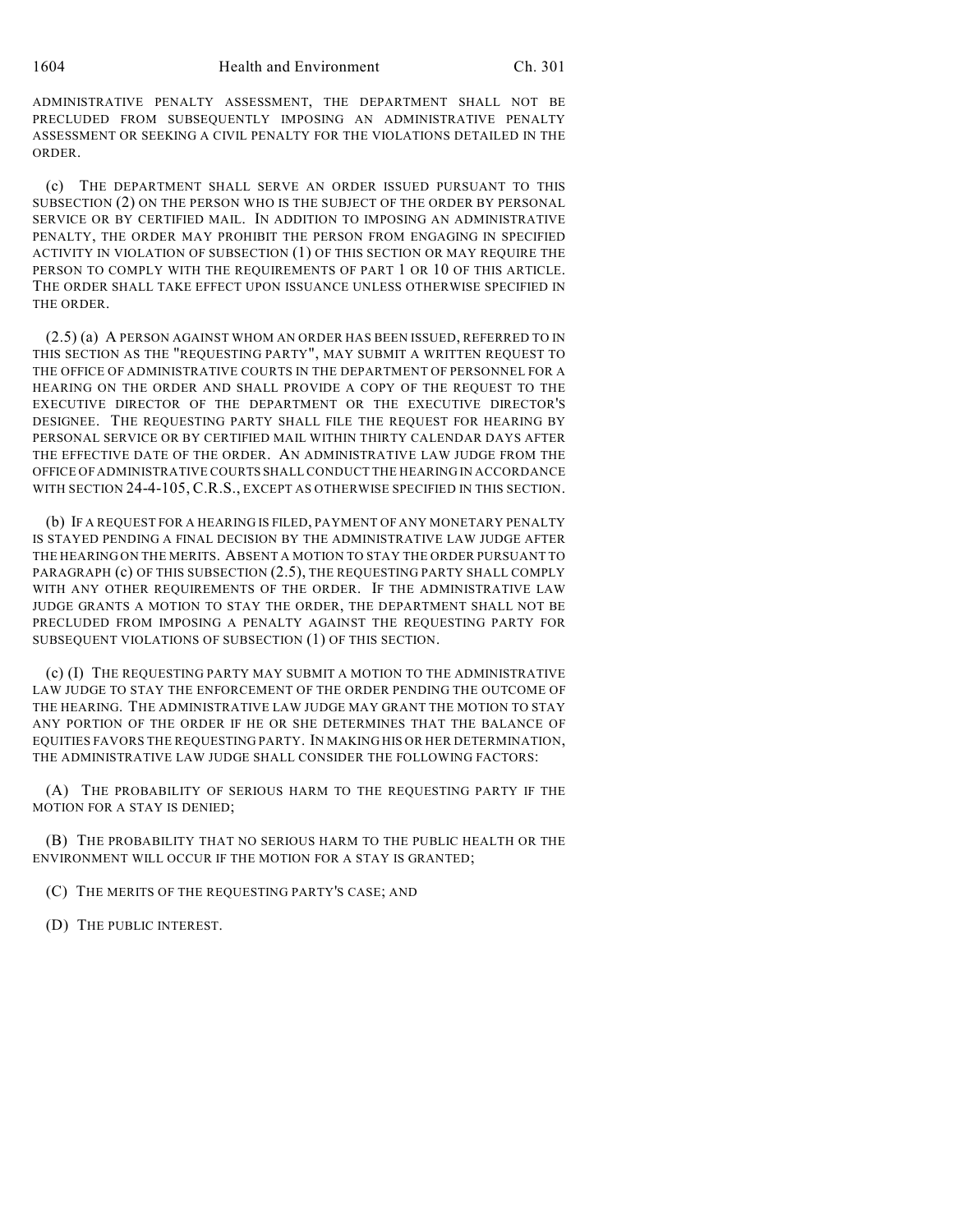(II) IF THE ADMINISTRATIVE LAW JUDGE GRANTS A STAY OF ALL OR A PORTION OF THE ORDER, THE REQUESTING PARTY SHALL NOT BE EXCUSED FROM ITS OBLIGATIONS UNDER APPLICABLE LAWS, RULES, PERMITS, AND VALID, EXISTING ORDERS.

(III) THE ADMINISTRATIVE LAW JUDGE SHALL EXPEDITE HEARINGS AND DETERMINATIONS ON A MOTION TO STAY AN ORDER. THE REQUESTING PARTY BEARS THE BURDEN OF PROOF IN A MOTION TO STAY AN ORDER.

(d) EXCEPT AS PROVIDED IN SUBPARAGRAPH (III) OF PARAGRAPH (c) OF THIS SUBSECTION (2.5), THE DEPARTMENT BEARS THE BURDEN OF PROOF BY A PREPONDERANCE OF THE EVIDENCE IN A HEARING PURSUANT TO THIS SUBSECTION  $(2.5)$ .

(e) (I) UPON THE MOTION OF A PARTY TO THE HEARING, AND IN THE DISCRETION OF THE ADMINISTRATIVE LAW JUDGE, AN ADMINISTRATIVE LAW JUDGE MAY REQUEST AN INTERPRETIVE RULE FROM THE SOLID AND HAZARDOUS WASTE COMMISSION PERTAINING TO ANY RULE THAT IS AT ISSUE IN THE HEARING, BUT ONLY IF THERE IS NO GENUINE ISSUE OF MATERIAL FACT OR THE PARTIES HAVE STIPULATED TO THE MATERIAL FACTS FOR THE PURPOSES OF THE INTERPRETIVE RULE. THE ADMINISTRATIVE LAW JUDGE MAY ADJUST THE SCHEDULE OF THE HEARING TO ACCOMMODATE THE RECEIPT OF AN INTERPRETIVE RULE. IN MAKING A DETERMINATION ON A MOTION TO REQUEST AN INTERPRETIVE RULE, THE ADMINISTRATIVE LAW JUDGE SHALL CONSIDER THE FOLLOWING FACTORS:

(A) WHETHER THE PLAIN LANGUAGE OF THE RULE IN QUESTION IS CLEAR AND UNAMBIGUOUS;

(B) WHETHER THE PROPOSED CONSTRUCTION OF THE RULE IN QUESTION WOULD LEAD TO AN ABSURD RESULT; AND

(C) WHETHER THE SOLID AND HAZARDOUS WASTE COMMISSION HAS PREVIOUSLY ISSUED AN INTERPRETIVE RULE CONCERNING THE SUBJECT OF THE REQUEST FOR AN INTERPRETIVE RULE.

(II) NOTWITHSTANDING SECTION 24-4-103 (1), C.R.S., IF THE ADMINISTRATIVE LAW JUDGE REQUESTS, AND THE SOLID AND HAZARDOUS WASTE COMMISSION AGREES TO ISSUE, AN INTERPRETIVE RULE, THE COMMISSION SHALL GIVE NOTICE TO THE PUBLIC OF THE INTERPRETIVE RULE-MAKING PROCEEDING IN ACCORDANCE WITH SECTION 24-4-103, C.R.S. THE COMMISSION SHALL PROVIDE THE NOTICE WITHIN FORTY-FIVE DAYS AFTER RECEIPT OF THE REQUEST. THE COMMISSION SHALL ACCEPT WRITTEN MATERIAL, NOT TO EXCEED FIFTEEN PAGES IN LENGTH, FROM ANY INTERESTED PERSON IF IT IS PROVIDED WITHIN FIFTEEN DAYS AFTER THE DATE THAT NOTIFICATION IS GIVEN. THE COMMISSION SHALL ISSUE THE WRITTEN INTERPRETIVE RULE NO LATER THAN THIRTY DAYS AFTER THE DEADLINE FOR THE SUBMISSION OF WRITTEN MATERIAL. THE LEGAL EFFECT OF ANY SUCH INTERPRETIVE RULE SHALL BE DETERMINED IN ACCORDANCE WITH APPLICABLE LAW AND IS NOT PRESUMED TO BE BINDING ON ANY PARTY TO THE HEARING.

(f) NOTWITHSTANDING SECTION 24-4-105 (15), C.R.S., ANY APPEAL OF A DETERMINATION OF THE ADMINISTRATIVE LAW JUDGE PURSUANT TO THIS SUBSECTION (2.5) SHALL BE FILED IN THE APPROPRIATE DISTRICT COURT IN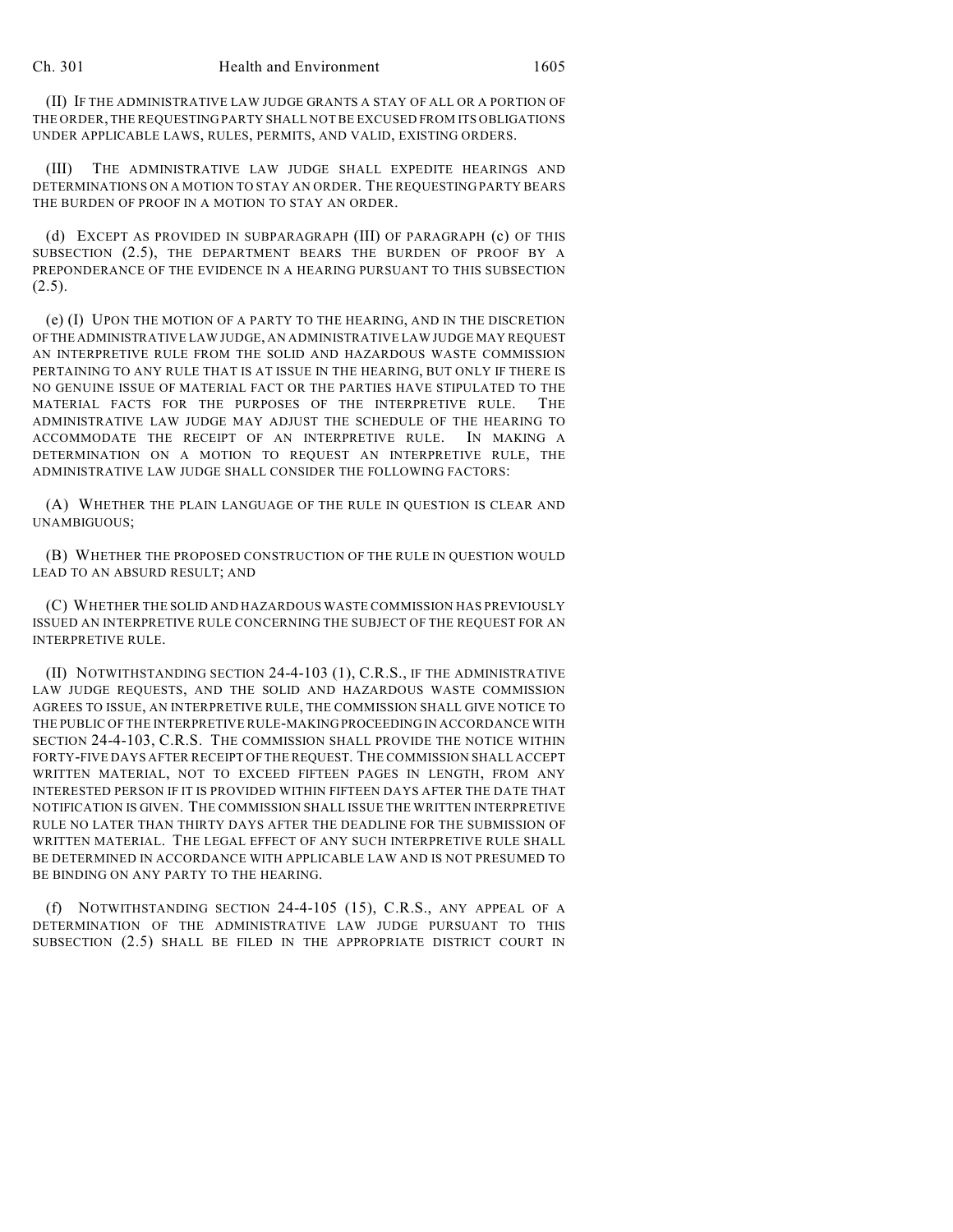## ACCORDANCE WITH SECTION 24-4-106, C.R.S.

(2.7) THE DEPARTMENT SHALL BRING AN ACTION FOR A VIOLATION OF SUBSECTION (1) OF THIS SECTION WITHIN TWO YEARS AFTER THE DATE THE DEPARTMENT DISCOVERS AN ALLEGED VIOLATION OR WITHIN FIVE YEARS AFTER THE DATE THE ALLEGED VIOLATION OCCURRED, WHICHEVER DATE OCCURS EARLIER; EXCEPT THAT THE LIMITATION PERIOD IS TOLLED DURING ANY PERIOD THAT A PERSON INTENTIONALLY CONCEALS THE ALLEGED VIOLATION. FOR THE PURPOSES OF THIS SECTION, "INTENTIONALLY" SHALL HAVE THE MEANING PROVIDED FOR SUCH TERM IN SECTION 18-1-501 (5), C.R.S.

(4) Any person who violates paragraphs (b) and (c) of subsection (1) of this section shall be subject to a clean-up and cease-and-desist order issued by the department or by the board of county commissioners if the violation occurred in the unincorporated area of the county or by the governing body of a municipality if the violation occurred within the municipality. Any person who fails to comply with such orders shall be subject to a AN ADMINISTRATIVE OR civil penalty of not more than two TEN thousand dollars for each day of such violation. Such THE violation and civil penalty shall be determined and enforced by a court of competent jurisdiction upon action instituted by the board or governing body that issued the orders. THE VIOLATION AND ADMINISTRATIVE PENALTY SHALL BE DETERMINED AND ENFORCED IN ACCORDANCE WITH SUBSECTIONS  $(2)$ ,  $(2.5)$ , AND  $(5.5)$  OF THIS SECTION. Any penalty collected shall be distributed to the county or municipality that instituted the action.

(5) (a) Any person who is found pursuant to subsection (2) of this section to be in violation of subsection (1) of this section or who fails to comply with an order issued by the department shall be subject to  $\alpha$  AN ADMINISTRATIVE OR civil penalty of not more than two TEN thousand dollars for each day of such violation.

(5.5) (a) IN DETERMINING THE AMOUNT OF AN ADMINISTRATIVE OR CIVIL PENALTY IMPOSED PURSUANT TO SUBSECTION (4) OR (5) OF THIS SECTION FOR A VIOLATION OF SUBSECTION (1) OF THIS SECTION, THE DEPARTMENT, THE ADMINISTRATIVE LAW JUDGE, OR THE COURT SHALL CONSIDER THE FOLLOWING FACTORS:

(I) THE SERIOUSNESS OF THE VIOLATION;

(II) WHETHER THE VIOLATION WAS INTENTIONAL, RECKLESS, OR NEGLIGENT;

(III) THE IMPACT UPON OR THE THREAT TO PUBLIC HEALTH OR THE ENVIRONMENT AS A RESULT OF THE VIOLATION;

(IV) THE DEGREE, IF ANY, OF RECALCITRANCE OR RECIDIVISM UPON THE PART OF THE VIOLATOR;

(V) THE ECONOMIC BENEFIT REALIZED BY THE VIOLATOR AS A RESULT OF THE VIOLATION;

(VI) THE VOLUNTARY AND COMPLETE DISCLOSURE BY THE VIOLATOR OF THE VIOLATION IN A TIMELY MANNER AFTER DISCOVERY OF, AND PRIOR TO THE DEPARTMENT'S KNOWLEDGE OF, THE VIOLATION, AS LONG AS ALL REPORTS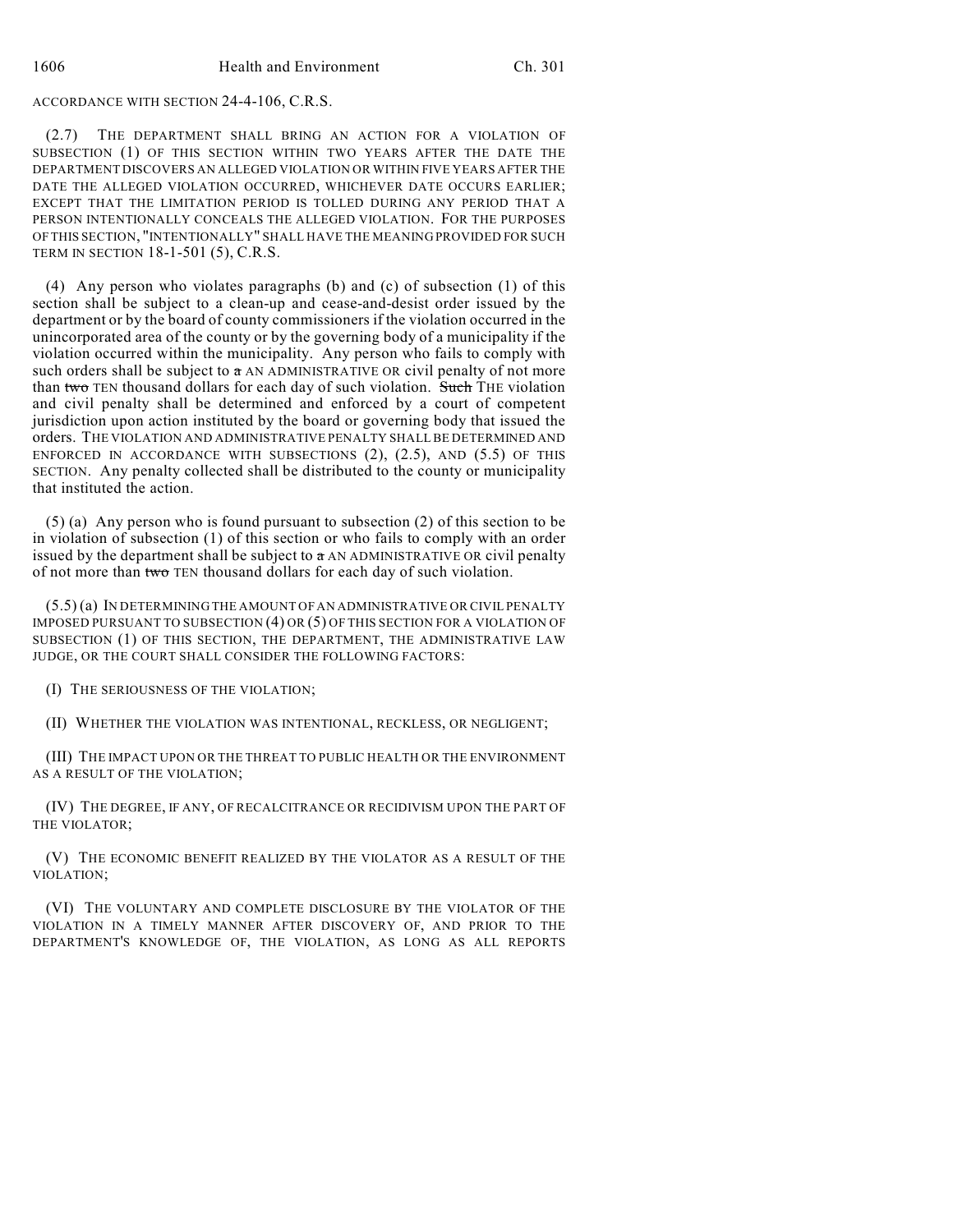REQUIRED TO BE SUBMITTED UNDER STATE ENVIRONMENTAL LAWS HAVE BEEN SUBMITTED AS AND WHEN REQUIRED;

(VII) THE FULL AND PROMPT COOPERATION BY THE VIOLATOR FOLLOWING DISCLOSURE OF THE VIOLATION, INCLUDING, WHEN APPROPRIATE, ENTERING INTO AND IMPLEMENTING A GOOD FAITH AND LEGALLY ENFORCEABLE AGREEMENT TO UNDERTAKE COMPLIANCE AND REMEDIAL EFFORTS;

(VIII) THE EXISTENCE OF A REGULARIZED AND COMPREHENSIVE ENVIRONMENTAL COMPLIANCE PROGRAM OR AN ENVIRONMENTAL AUDIT PROGRAM THAT WAS ADOPTED IN A TIMELY AND GOOD FAITH MANNER AND THAT INCLUDES SUFFICIENT MEASURES TO IDENTIFY AND PREVENT FUTURE NONCOMPLIANCE; AND

(IX) OTHER AGGRAVATING OR MITIGATING CIRCUMSTANCES OR FACTORS.

(b) THE FACTORS CONTAINED IN SUBPARAGRAPHS (VI), (VII), AND (VIII) OF PARAGRAPH (a) OF THIS SUBSECTION (5.5) SHALL BE MITIGATING FACTORS AND MAY BE APPLIED, TOGETHER WITH OTHER FACTORS, TO REDUCE THE AMOUNT OF THE PENALTY.

**SECTION 2.** 30-20-114, Colorado Revised Statutes, is amended to read:

**30-20-114. Violation - penalty.** Any person who violates any provision of this part 1 is guilty of a misdemeanor and, upon conviction thereof, shall be punished by a fine of not more than two TEN thousand dollars, or by imprisonment in the county jail for not more than thirty days, or by both such fine and imprisonment. Nothing in this part 1 shall preclude or preempt a municipality from enforcement of its local ordinances. Each day of violation shall be deemed a separate offense under this section.

**SECTION 3.** The introductory portion to 30-20-109 (1.5) (c), Colorado Revised Statutes, is amended, and the said 30-20-109 (1.5) is further amended BY THE ADDITION OF A NEW PARAGRAPH, to read:

**30-20-109. Commission to promulgate rules - definitions.** (1.5) (c) EXCEPT AS PROVIDED IN PARAGRAPH (e) OF THIS SUBSECTION (1.5), an EP waste disposal facility that accepted EP waste on or before the effective date of this subsection  $(1.5)$  JUNE 4, 2008, and that has HAD not begun closure by the effective date of this subsection  $(1.5)$  JUNE 4, 2008, shall:

(e) (I) UPON THE RECOMMENDATION OF THE DEPARTMENT, THE SOLID AND HAZARDOUS WASTE COMMISSION MAY WAIVE, FOR INDIVIDUAL IMPOUNDMENTS, THE REQUIREMENT IMPOSED PURSUANT TO PARAGRAPH (c) OF THIS SUBSECTION (1.5) THAT AN EP WASTE DISPOSAL FACILITY THAT ACCEPTED EP WASTE ON OR BEFORE JUNE 4, 2008, BUT HAD NOT BEGUN CLOSURE BY THAT DATE, MUST INSTALL FABRICATED LINERS. THE DEPARTMENT MAY RECOMMEND A WAIVER ONLY IF ALL OF THE FOLLOWING CONDITIONS ARE MET:

(A) THERE HAVE BEEN NO UNPERMITTED DISCHARGES TO GROUND WATER OR SURFACE WATER FROM THE OPERATION OF THE FACILITY;